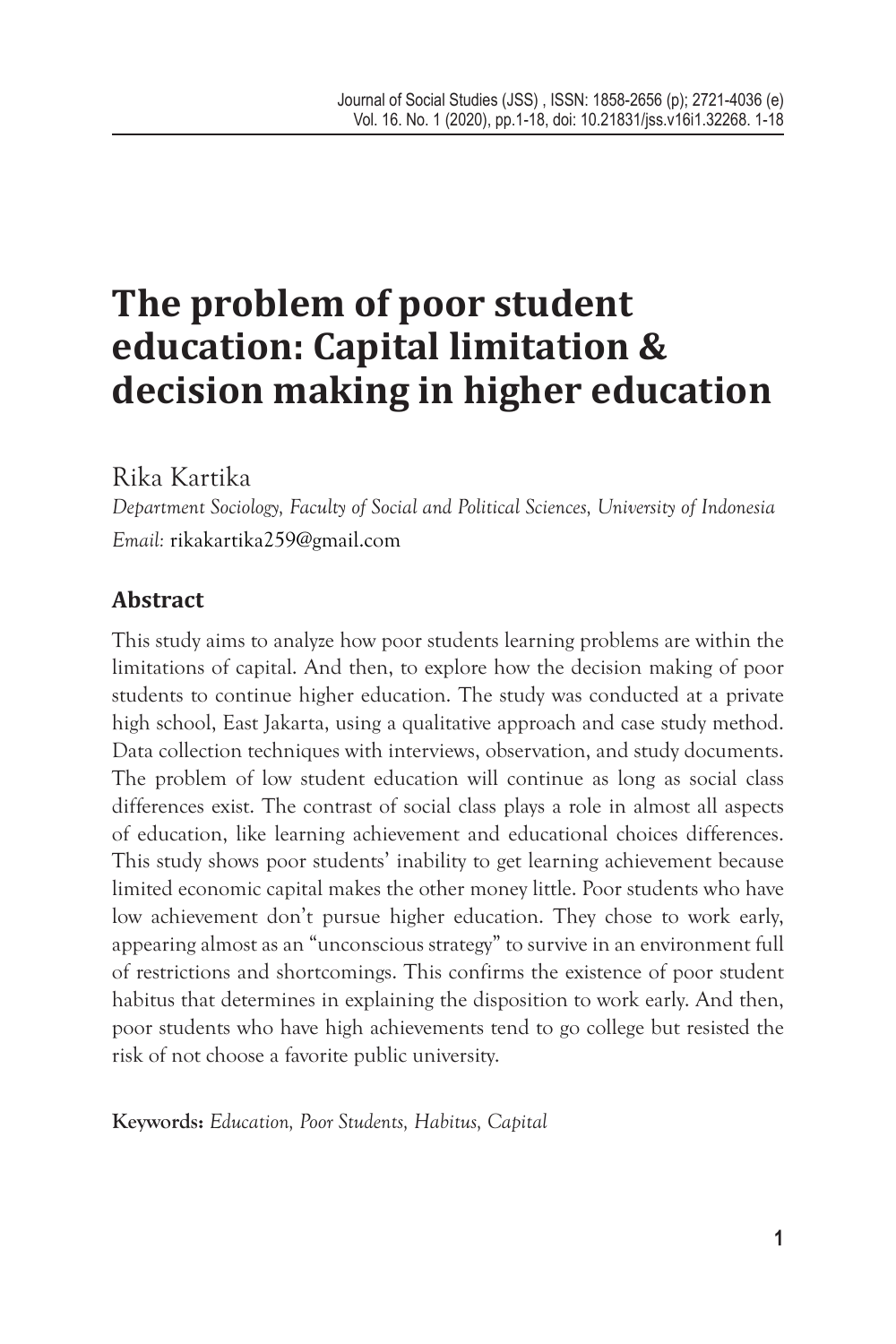# **Introduction**

The role of education in determining poverty is crucial. A country that has successfully overcome poverty is a country that is able to provide education to all its citizens. The scope of the DKI Jakarta Provincial Government, the percentage of Jakarta's poor population decreased in September 2018 by 3.55 percent, which meant 372 thousand people. Decreasing poverty becomes a breath of fresh air for the government in overcoming the factors that cause poverty, one of which is the low level of education (Kartasasmita, 1996: 240). The education assistance policy provided by the government to the poor can be seen as an effort to improve the education sector, primarily to provide equal opportunities for all levels of society to receive education. It was implemented through various educational assistance programs in DKI Jakarta, such as the Jakarta Smart Card (KJP) and the Jakarta Excellence Student Card (KJMU) which had an impact on increasing school participation.

The school participation rate is based on the age group in each level of education, namely elementary school (7-12), junior high school (13-15), high school (16-18), to college. In 2018 until 2019, school participation rates have increased at the junior high, high school to university levels. While the elementary school level decreased by 0.14%. Even so, unlike in elementary, junior high and high school levels where the participation rate is above 50%, the tertiary level is still below 50%. At the high school level, students who through higher education with KJMU only amounted to 5,061 of the total recipients of the Jakarta Smart Card (KJP-Plus) 180,683 students from 2017 to 2019 stage 1 (Dinas Pendidikan Provinsi DKI Jakarta, 2019). Even though, SMA/SMK in DKI Jakarta contributes the highest level of 8.09% of SMA and 9.65% of SMK when compared to the diploma and university level of 4.81% (Badan Pusat Statistik, 2018).

Whereas in higher education can be a filter for parents to maintain the economic position of the family, and can simultaneously encourage economic efficiency and social mobility (Goldthorpe,1987). However, the conflict perspective sees education upside down as making a negative contribution to society. Every element in the social system has the potential to cause conflict in society. This conflict occurs because of differences in position or position between subsystems. Differences in position such as class differences impact on differences in opportunities to access educational facilities. On the other hand, educational institutions for the upper classes will be different from educational institutions for the lower classes of society. Rich families, most of whom have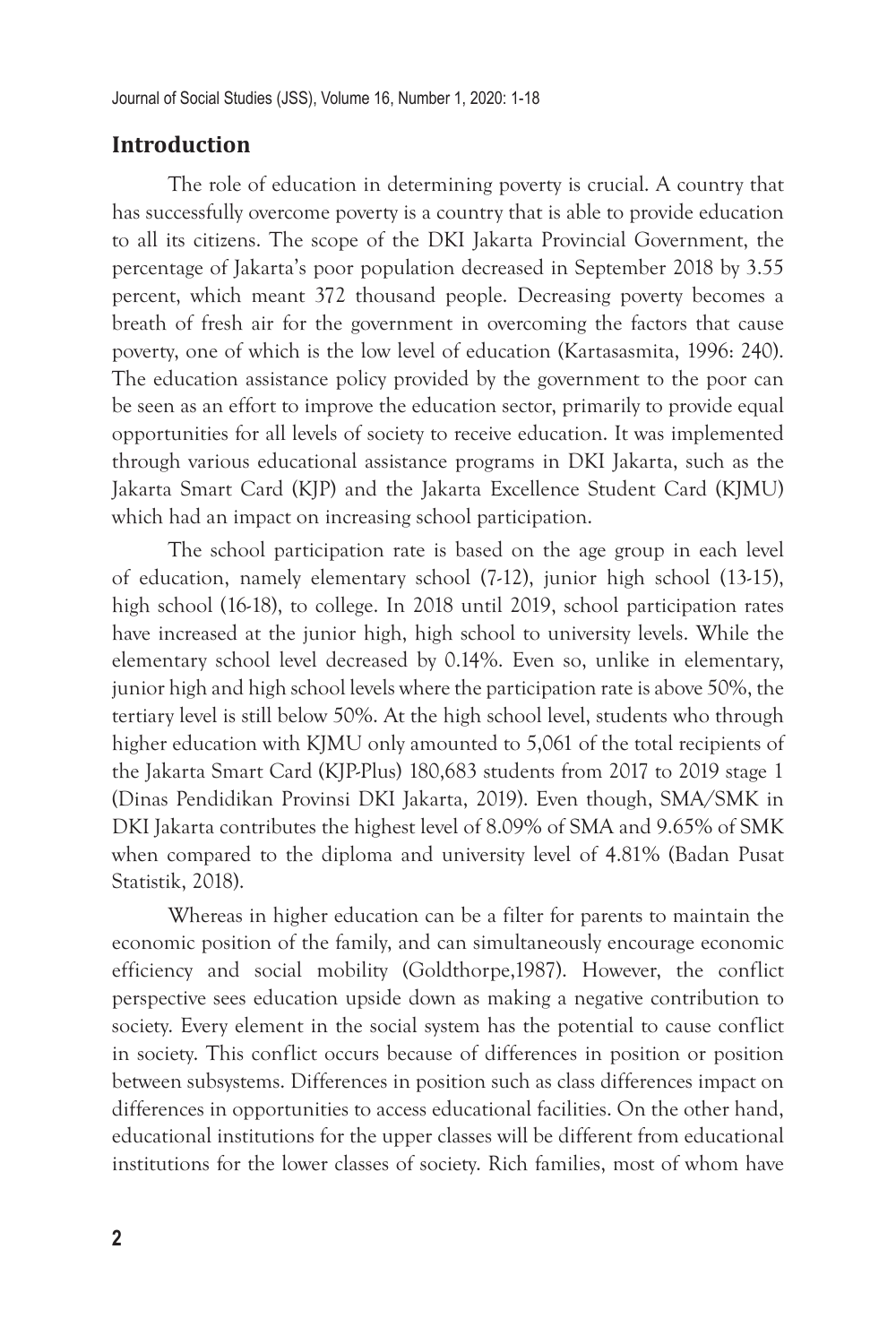relatively high educational backgrounds, have the opportunity to take their children to quality schools. This also guarantees that later children from rich families will enter higher and higher quality schools. As a result, they will enter the campus and study programs that will guarantee graduates get jobs with high incomes.

In addition, class differences also have an impact on learning achievement. Like students in private schools labeled superior Islam generally has the ability to get achievement. The success of students in this school was approved through the ability of students to obtain national exam scores with an average graduation rate of 90% to 100% and the output distribution of their students managed to reach favorite domestic universities abroad (Lubis, 2008: 159-165). Whereas heterogeneous public schools in Madrasah Aliyah Negeri 1 Bandung, students from low socioeconomic groups are unable to get achievement at school, do not move up to class until they drop out (Supiana, 2008: 165). In addition to interest in learning, class differences also affect when making higher education decisions. Educational choices are based on classroom habitus that provides upper and lower limits in their aspirations, and conditions the cost-benefit analysis into decision making (Glaesser, 2013).

Rational choice theories and habitus are not mutually exclusive, they complement each other and provide a more complete picture of this social process (Vester, 2006). Seeing this reality, even though the obligation to study was increased up to high school, it certainly would not guarantee social mobility. The High education/universities are still selective and not all poor students can go to higher education. By using Bourdieu and Goldthrope's approach to see differences in educational choices in the context of socio-economic status students can provide novelty about the problem of educational inequality. The purpose of this study is to analyze the learning achievements of poor students amid the limitations of capital in the school field. Then, analyze the decision making of poor students to get higher education.

#### **Literature Review**

#### **The role of capital in learning achievement**

The field can be seen as a place of struggle for certain forms of capital. The field can be a space of struggle where human strategy is associated with affirming or enhancing their position with respect to defining capital in the field. Some forms of capital (such as educational qualifications, family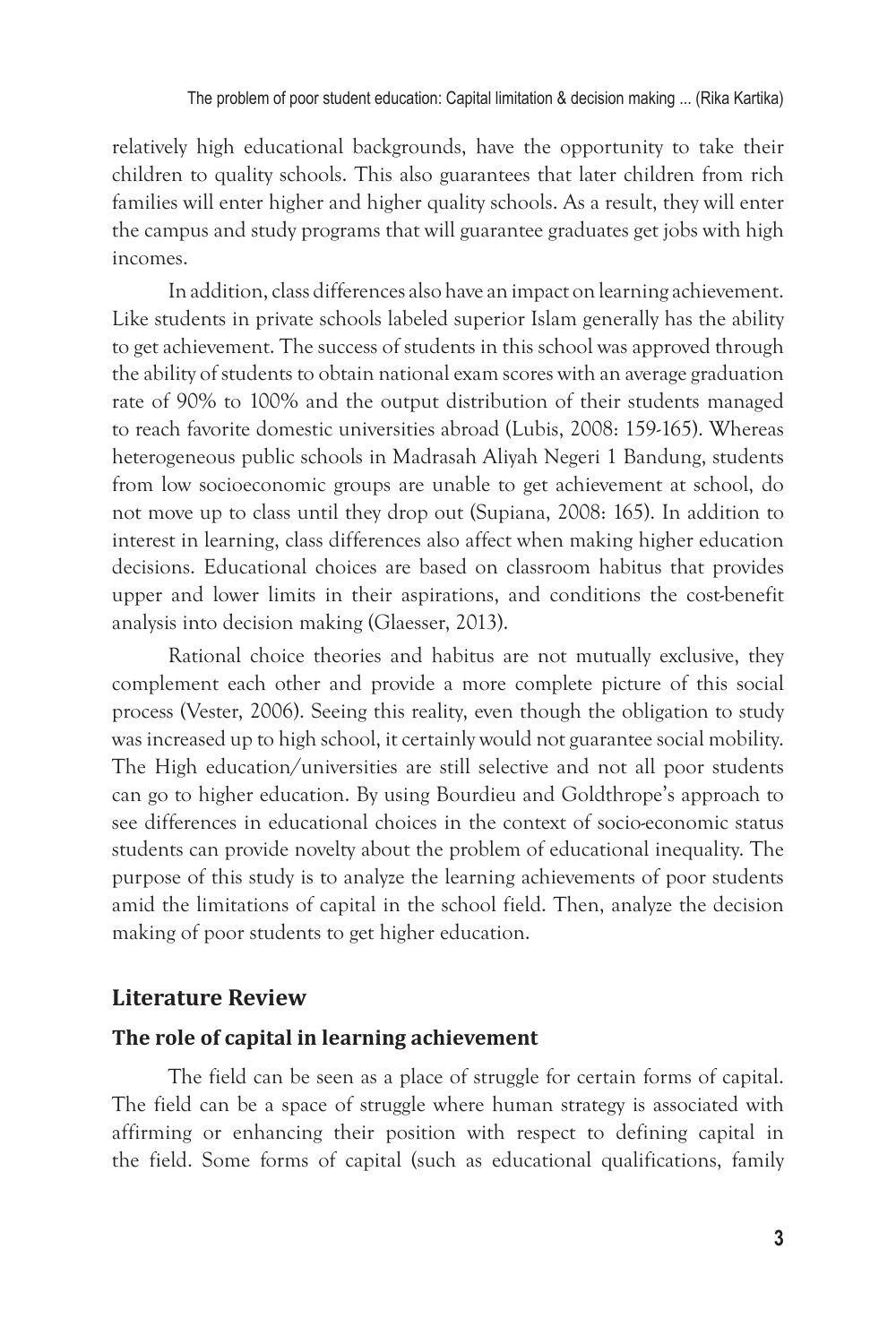background) can be utilized to maximize a position in an field so as to enhance trajectory. The main places for obtaining forms of capital that can be generally applied are schools. Habitus, the dominant social and cultural faction, acts as a multiplier of educational capital (Harker, et.all, 2009: 124). Capital is also seen by Bourdieu as the basis of domination (although not always recognized by participants). Various types of capital can be exchanged with other types of capital, which means that capital is 'exchangeable'. Capital can also be interpreted as a collection of resources (both material and non-material) owned by a particular person or group that can be used to achieve goals. Capital will determine position in social structures.

The concept of capital according to Bourdieu, there is social capital that refers to a set of actual or potential resources associated with the ownership of a network of mutual relations and / or mutual recognition that gives its members the support of shared capital. Cultural capital refers to a series of abilities or expertise of individuals including attitudes, ways of speaking, appearance, ways of getting along, and so on. Cultural capital can be manifested in three forms, firstly in the condition of developing cultural capital, it can be the disposition of the body and mind that is valued in a particular area. Second, in the objectified condition, cultural capital is manifested in cultural objects. As an object, cultural capital in this form can be owned by someone and can also be inherited or transferred to other people (the same as economic capital). Third, in the institutionalized condition, this cultural capital manifests the participation and recognition of educational institutions in the form of academic degrees and diplomas. Meanwhile, symbolic capital is a form of capital that comes from another type, which is recognized and recognized as something that is legal and natural.

# **Decision Making in Higher Education for Poor Students in the Context of Habitus & Rational Choice Theory**

Educational choices taken by children and parents from different class backgrounds are made at transition points in the system. Their choices tend to strengthen social class differentiation. Hatcher (2006) offers two opposing perspectives to study this phenomenon. First, rational choice theory (RAT). Rational action theory regards it as the result of rational utilitarian choices made by actors who occupy different classes in unequal societies. Second, Bourdieu's perspective. From the perspective of cultural reproduction, it can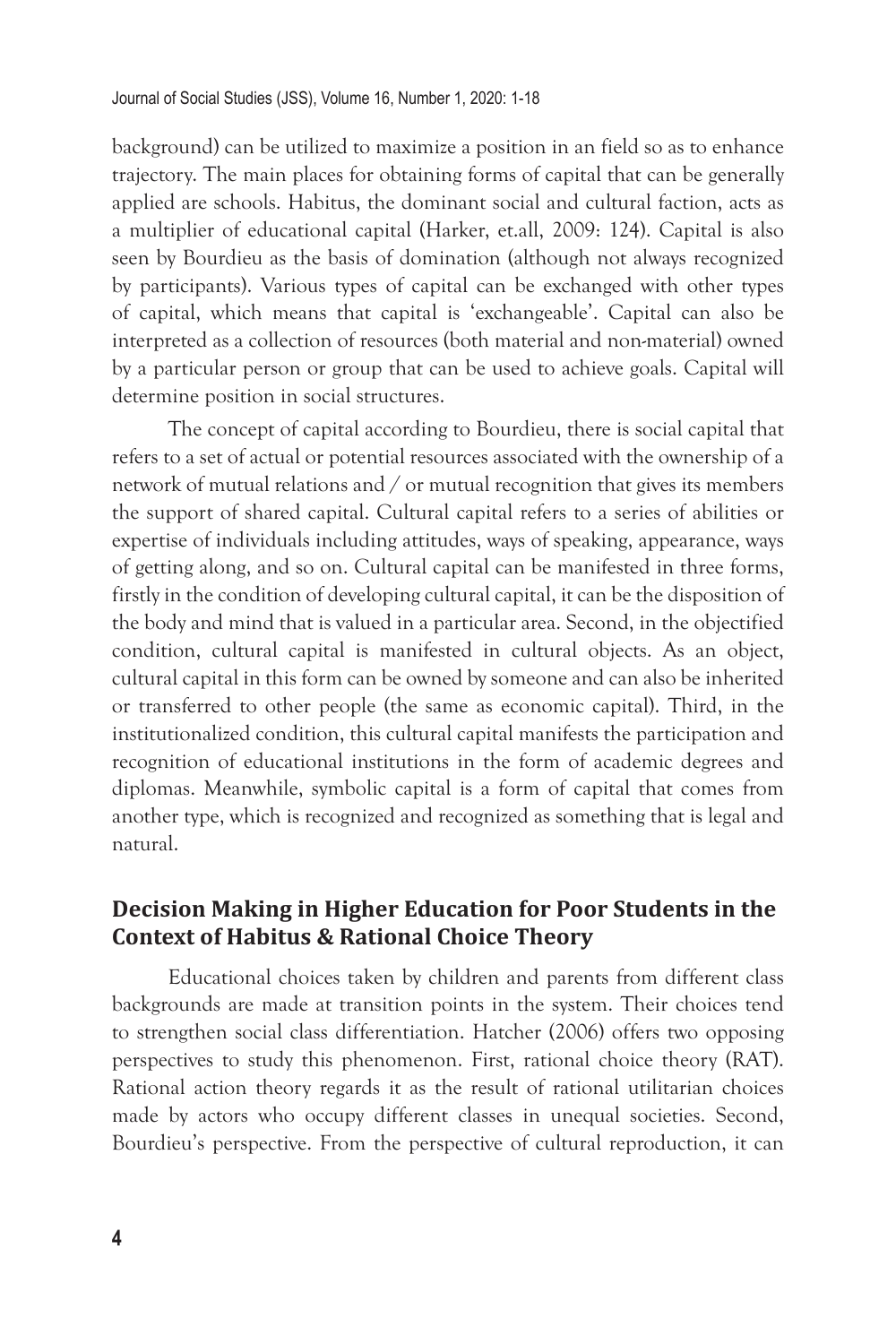be explained in terms of cultural processes which unwittingly bring goals into conformity with their social position. By bringing dialectical habitus, institutions and rational actions can further explain the scenario of educational choices. A comprehensive agency theory in the field of education needs to maintain the power of the culturalist paradigm while creating space within it for rational strategic decision making, both for non-utilitarians and utilitarians. In the context of this research, it is interesting to bring these two approaches to study higher education decision making by students who have different class backgrounds.

# **Habitus (Bourdieu)**

Bourdieu explains how action is a product of the relationship between habitus (which is a product of history) and the field, which is also a product of history and at the same time, a product of the power of the field. Habitus refers to a set of dispositions that are created and formulated through a combination of objective structures and personal history. Disposition is obtained in various social positions within an field, and implies a subjective adjustment to that position. Habitus is a place for internalizing reality and externalizing internality. This indicates a dialectical relationship between objective structures and the cognitive and motivational structures that they produce and tend to reproduce them. Habitus is objectively adjusted to the conditions in which it is formed (Jenkins, 1992: 115). Such objective conditions continually instill various dispositions of character, which in turn give birth to aspirations and practices that are in line with objective conditions. Therefore, according to him, habitus changes in each sequence or recurrence of events in a direction that seeks compromise with material conditions. However, this compromise is inevitably biased, because perceptions about the objective conditions themselves are born and filtered through habitus. This implies that habitus itself is no more "unchanging" than the practice that it helped to structure (Harker, et.all, 2009: 15).

In addition, related to the next educational choice. The fact that habitus helps to understand how a student's habitus forms the trajectory of his choice of course. The concept of habitus explicitly combines the existence of individual agencies and the mechanisms by which dispositions, structured by social constraints, are related to external behavior. The desired action for habitus may be accompanied by a strategic calculation of costs and benefits which at the conscious level tends to carry out operations carried out by habitus in its own way. According to Bourdieu, the outward appearance of decision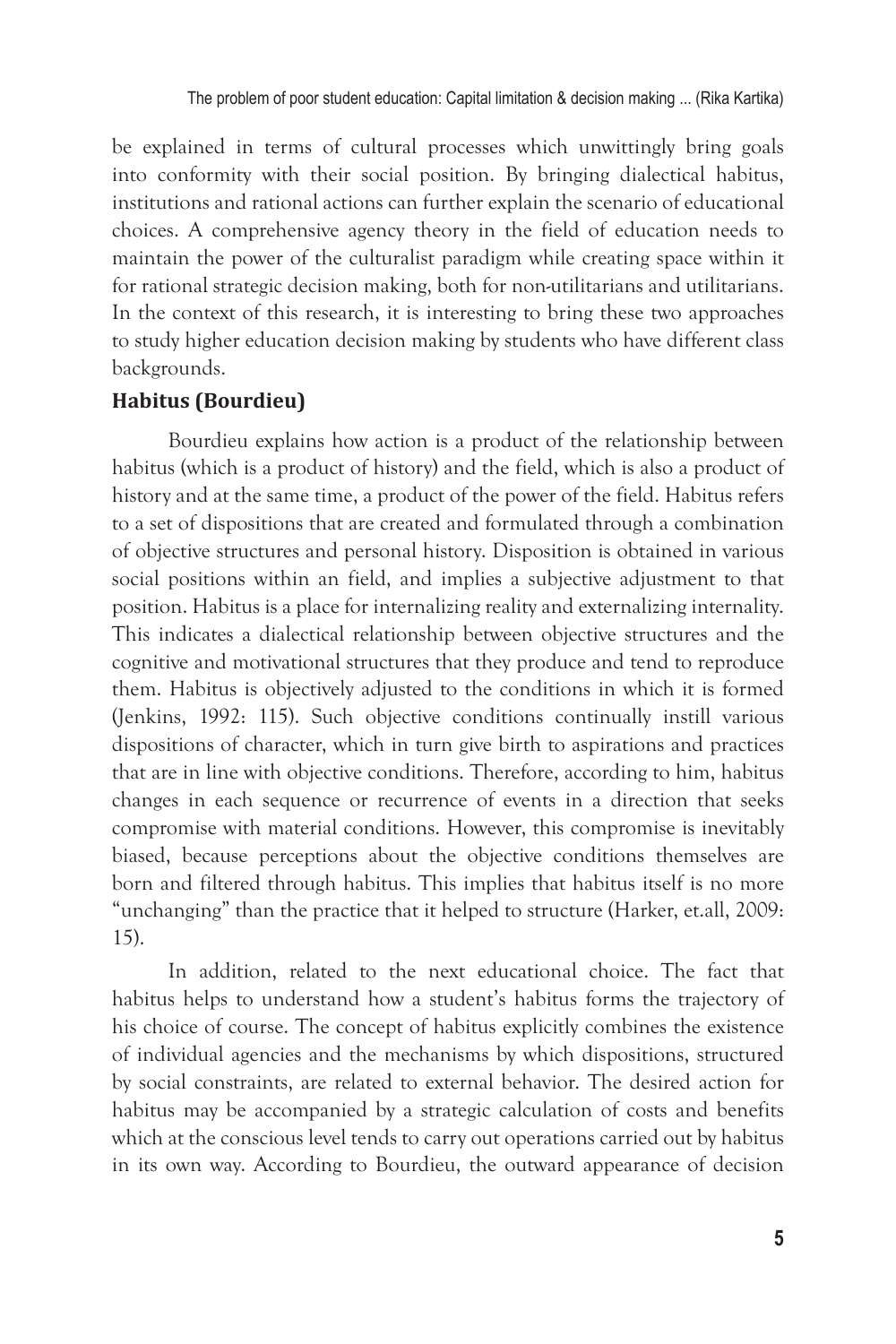making could be (a) a shadow or reflection of what the habitus did, whether done before or simultaneously, (b) a choice which in certain situations is part of the habitus, not an autonomous or elected process (c) illusion as long as the principle of operation is inhibited and originates from habitus. Therefore, it is important to remember that habitus itself controls this choice. We can always say that individuals make choices, as long as we do not forget that they did not choose their chosen principles (Harker, 1990: 112).

#### **Relative Risk Aversion (Breen & Goldthrope)**

The Breen-Goldthorpe Model of Relative Risk Analysis is used to explain inequality at the level of educational attainment (Breen and Goldthorpe, 1997). This model, builds on maximum decision rules (to maximize the worst outcome), which implies that individuals from disadvantaged backgrounds are more risk averse, and are largely consistent. Individuals from disadvantaged backgrounds value a higher rate of return and, therefore, accept the risk of accessing this return. However, individuals from disadvantaged social backgrounds tend to exchange high returns to minimize the risk of returns. In Relative Risk Aversion theory, the criterion of rationality that guides educational decision making is the desire to avoid decreased social class mobility (Breen and Goldthorpe, 1997). In Relative Risk Aversion theory, education consists of instrumental means to minimize the risk of entering lower social classes than their parents. They weigh the potential utility that comes from various education choices against education costs (real costs and previous lost income) and subjective probabilities of failure to complete the level of education ("risks" associated with educational investment).

The fact that children who come from higher social circles more often go to school at a higher level (controlling ability) is explained by the fact that they need more education to ensure the maintenance of social class. In their education making decisions, families will consider the costs and benefits of educational options compared to leaving school, and leaving school early is an expensive choice for children who come from higher social classes, because they will not be able to meet the goals of care class. Children with lower social backgrounds must be more ambitious than children with higher social backgrounds to continue schooling, especially the transition to higher education. Children with lower social backgrounds need a higher probability of success than children with a higher social background when deciding to continue schooling (Goldthorpe 1996, 2000: chapter 11; Breen and Goldthorpe 1997).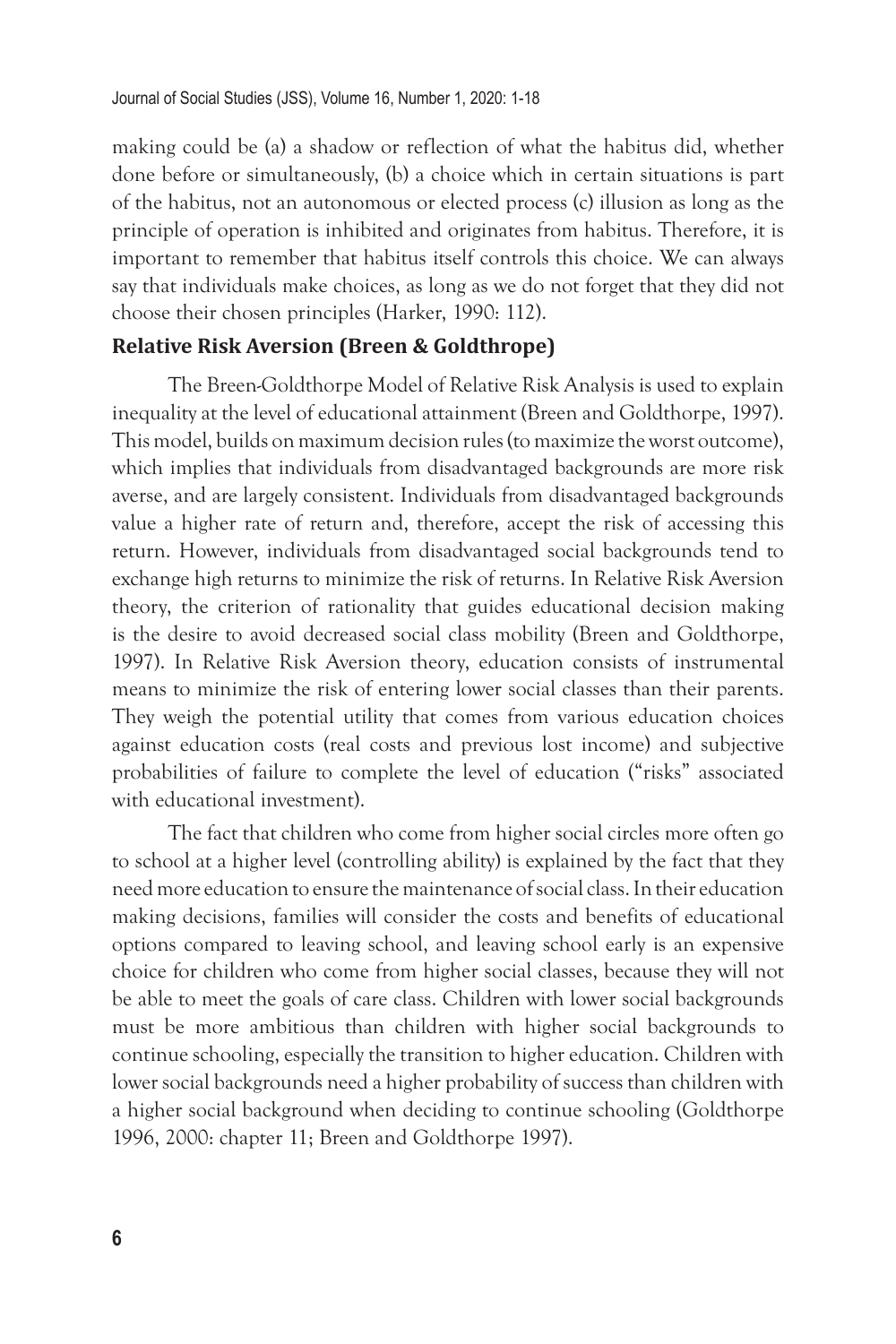According to the Relative Risk Aversion theory, the reason why class inequality in achieving educational attainment is because young people from different social class backgrounds need different levels of education to maximize the possibility of maintaining their social class position. Because pursuing education is a way to secure social status. The desire to avoid decreased mobility leads to different choices of education in different classes. Students from the upper class are encouraged to choose the high path, which is necessary if they want to maintain their social position, while students from the lower class choose the low path, which is sufficient to maintain their social position. Finally, the rational choice model leads us to the fact that social reproduction is mediated in part by differences in educational choices (Breen and Goldthorpe, 1997).

## **Methods**

This research was conducted in early January to March 2020 in one of the Private High Schools, East Jakarta with using a qualitative approach methods and case study. Qualitative approach is the process of understanding the study of research problems related to the meaning imposed by individuals, or groups on a social problem (Creswell, 2013: 59). Data collection techniques using observation, interviews and study documents. The author makes note of the field by observing as a participant. That way, the writer can understand where poor students carry out education in schools with limited capital. Field notes and don't forget to use important events needed to support the study in this research. In addition, in-depth interviews are used by the author to uncover poor student learning problems in the context of capital and habitus.

 In starting the interview, the writer identifies poor students with high achievements and poor students with no achievements in 12th grade. And then, study documents through school AD / ART archives and student legers. By using a qualitative approach, data analysis will rely on data sources obtained through primary data and secondary data. Primary data, such as information obtained through the field will be analyzed through the following steps : (1) making interview transcripts to facilitate researchers in mapping information, (2) carrying out the analysis process according to the design made by researchers, (3) contextualizing the data in order to identify different aspects in establishing the consumption in information, (4) the report is explained descriptivelyanalytically with the intention of the information described and developed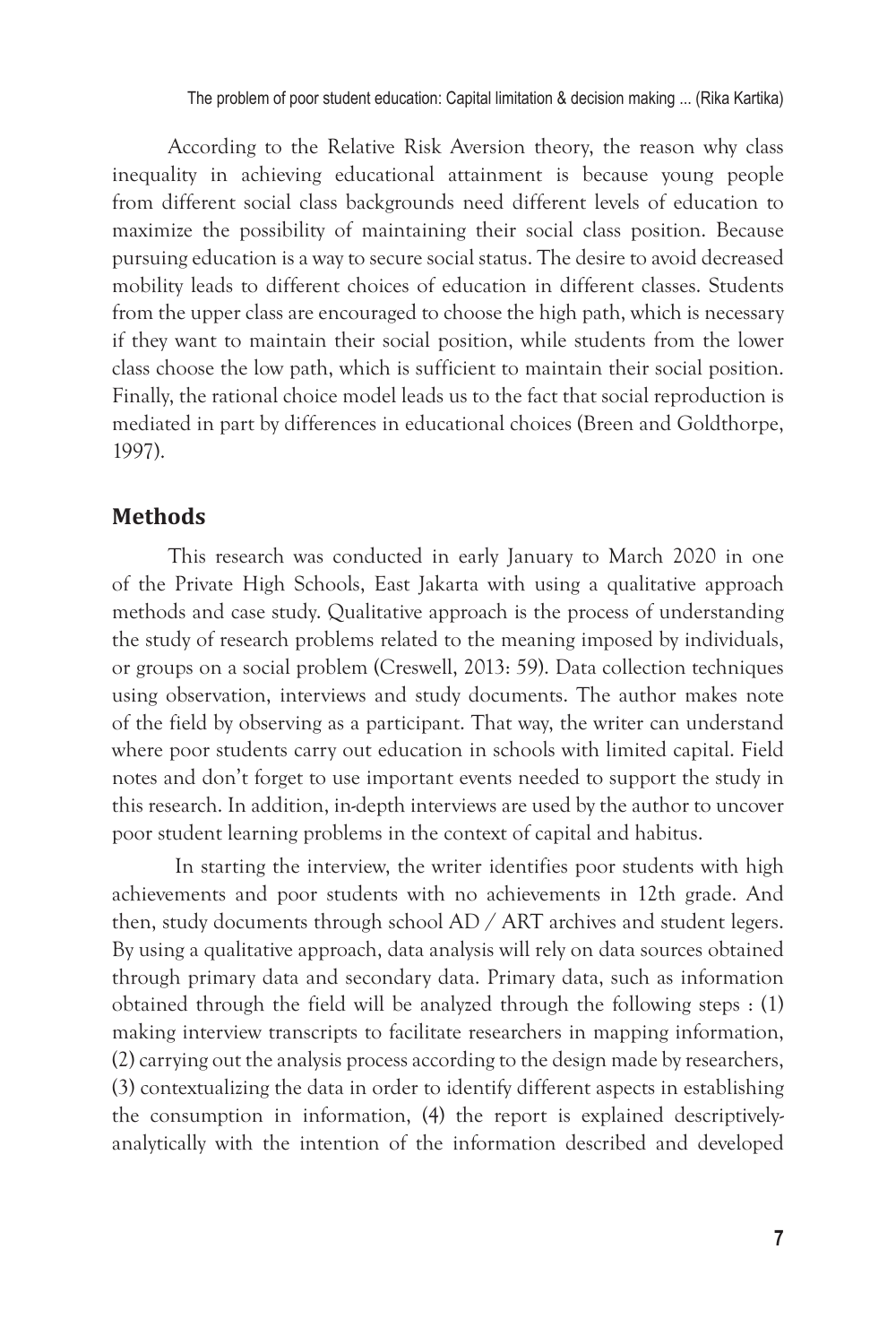based on the concepts used in the study.

#### **Results and Discussion**

#### **Capital Limitations in Poor Student Learning Problems**

The inability of poor students to achieve learning achievement is inseparable from their limited economic capital. Bourdieu argues that limited economic capital makes poor students as agents of difficulties in accumulating and converting into social, cultural and symbolic capital in the field of school. Limited economic capital also limits student ownership of other capitals. This reality makes the position of poor students in the field of school is weak. As is the case with poor students initialing AR. In the covid-19 pandemic, the Ministry of Education and Culture indeed instructed for Distance Learning to be supported by technology. The school implements one application, the google classroom. This is of course demanded to approve mobile phones, laptops and internet connections. AR have a cellphone but doesn't really understand anything related to technology. He never attended a Computer Training Institute (LPK) held by the school. Even though the teacher is sufficient in accommodating students, it still cannot attract students to attend LPK diligently and one of them is AR. Whereas through LPK, AR can be more adept at operating computers.

The limited economic capital of AR has an impact on the ownership of limited cultural capital. From elementary school, junior high school to high school, AR is not very good in English. In addition, this is also seen from the ownership of modern objects (objectified state) such as mobile phones and laptops. The limitations in having a laptop made AR unable to operate a computer, so when the school held LPK, AR was not so enthusiastic because it was far from these modern objects. While institutional capital (an institutionalized country) is also not owned by AR, it's not active in extracurricular so there is no certificate of appreciation. The absence of economic capital also impacts on the lack of non-physical capital. Despite economic and culture capital is inadequate, he has enough social capital in a network of friends. The limitations of AR parents because of their educational background, who are only junior high school graduates, make parents less interfering in helping him when experiencing learning difficulties. He tends to ask friends and rather rely on his friends. That is, when there are homework and assignments, he is more inclined to wait for the work of his friends than to discuss the answer. So this has a negative impact on his fighting power in learning.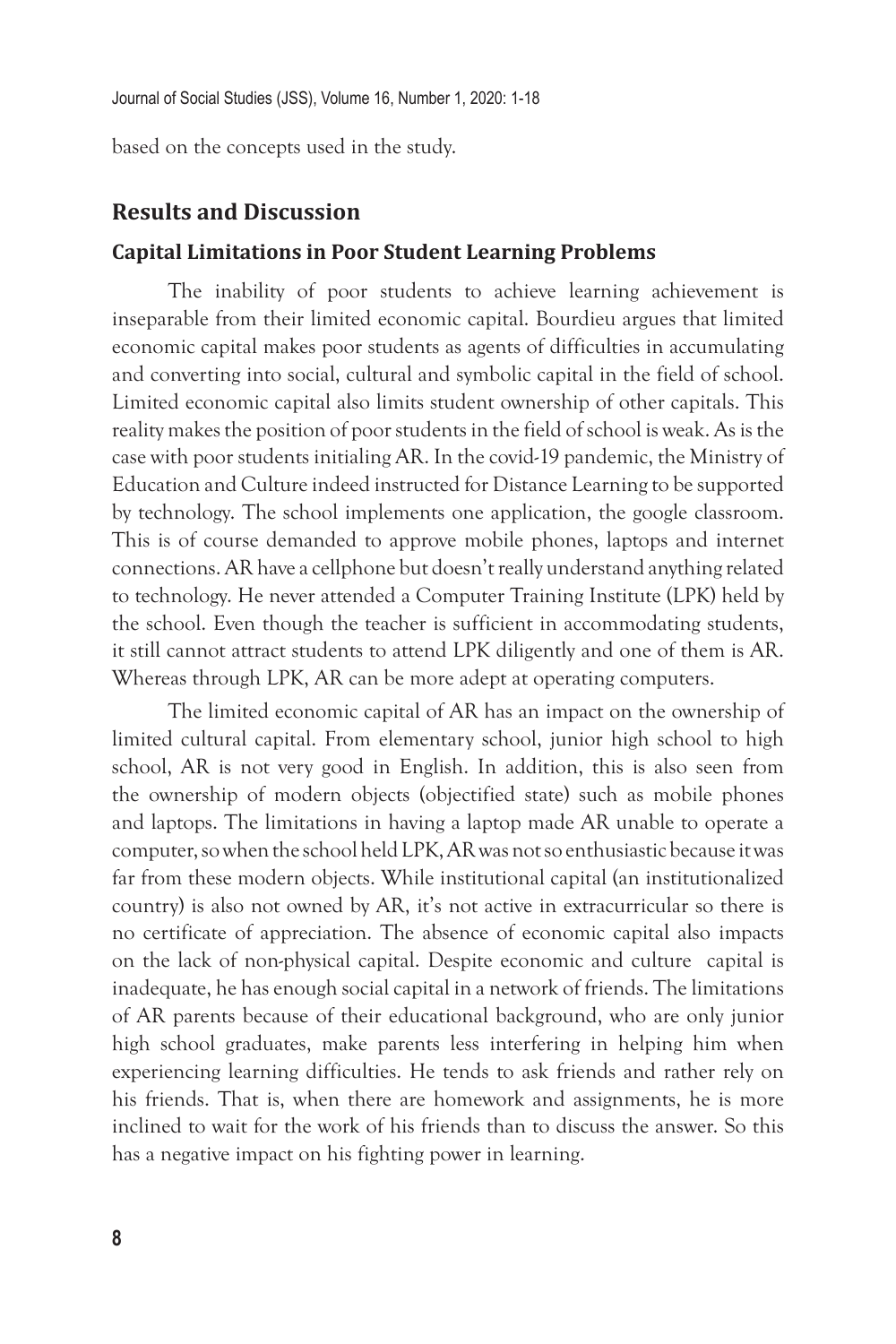As with AR, limited economic capital makes cultural capital owned by AD also weak, such as modern and prestigious objects (objectified state) that are very far from AD. AR's cellphone is also not a prestigious branded cellphone but that can be used for the internet only. He doesn't have laptops too, so if there is a task and homework, he only relies on mobile phones. While institutional capital (institutionalized state) is also not owned, it is not very active in following extracurricular activities. Even though he follows football, he doesn't regularly practice because it will spend money, even though he was very interesting to football from childhood.

His interests and talents are hindered by limited economic capital. AD's inactivity in training made him not participate in the tournament so there was a minimum of award certificate. The absence of economic capital also impacts on the lack of non-physical capital (embodied state). This can be seen from the figure of AR who is less disciplined, less polite and violates school rules. Although economic and cultural capital is limited, it tends to have good social capital that is friends with those who have a better level of life. when he has difficulty learning and his mother who is only a junior high school graduate cannot help, so he often asks his friend as well as looking on the internet. Unlike AD and AR which have adequate social capital in the economic limitations, RQ has friendship relationships that exist in the scope of his work.

This is because in addition to being a student, he also works as an online motorcycle taxi driver. His father's non-permanent income as a vehicle repair shop, he worked late into the night at 02.00 a.m. This has an impact on low learning motivation seen from how he is more enthusiastic about making money than learning. He doesn't care about homework or assignment tomorrow. Even so, with the results of his work, he earns Rp. 100,000, - a day and a month can get Rp. 3,000,000. From the results of the ojek, he can buy modern objects such as cellphones, laptops and even the remaining money can be saved as much as Rp. 50,000.

This means that cultural capital in possession of modern objects (objectified state) is fulfilled. Even so, he is rarely actively involved in school activities such as extracurricular activities. Even though at the beginning of the semester in the 10th grade, he joined volleyball extracurricular activities, but after starting work he started to leave it. Thus, cultural capital (institutionalized state) is weak. Then, cultural capital is the lack of non-physical capital (embodied state) which can be seen from how he became an arrogant and less disciplined person. DF that doesn't have limited economic capital is not surrounded by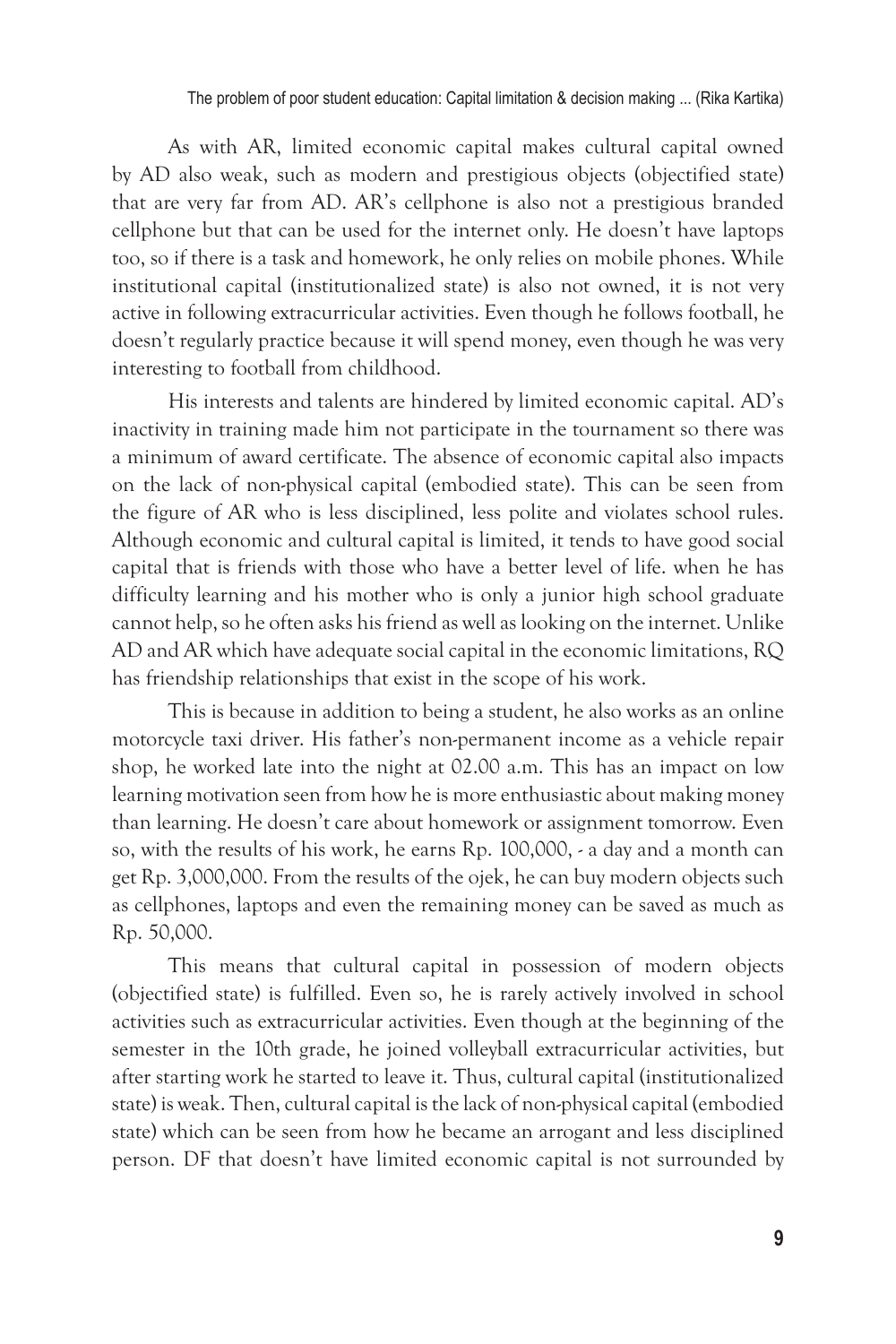modern objects (objectified state) such as mobile phones that are used without brand names that can only be used for telephone and message.

He also did not actively participate in extracurricular activities that initially took part in basketball. he did not participate in the training organized by the school, the Computer Training Institute (LPK). Thus, cultural capital (institutionalized state) is also weak. Limited economic capital makes minimal non-physical capital (embodied state). This is seen from how his life behavior is not disciplined, in addition to not doing the task, also the absence and tardiness in school.

# **The tendency of poor students who less achievements don't take higher education**

The education problem of poor student is not only related to the inability to compete in school, but the low chance of poor students to take high education. This is related to data from the DKI Jakarta Provincial Education Office which shows the total number of poor students receiving KJP-Plus at the high school level, namely 180,683 students, only 5,061 students to take higher education with KJMU. Meanwhile, according to Goldthorpe (1987), education at the higher education level can be a filter for parents to maintain the economic position of the family, and can simultaneously encourage economic efficiency, social justice, and social mobility. This relates to the typology of Robert K Merton's function, social mobility as a form of the latent function of educational institutions which means that a person can raise his social status by taking education to a higher level or more easily, it can be said through education that poor families can get out of poverty and changes in social status.

The private schools which have heterogeneous students' socio-economic backgrounds, where almost 50% of students are KJP-Plus recipients, this school is considered to be able to provide opportunities for poor students in terms of disclosure of information on admission into state universities. One of the activities that the school has developed is to bring in alumni that have been accepted by state universities to socialize related to the selection process, tips to redeem state universities and so on. Although in this case the school has carried out its role to motivate students in pursuing higher education. It was not enough to encourage some of the following poor students to go to college. Like AR who is not interested in college and thinks that college will be in vain. Besides not wanting to go to college, even though AR has social capital with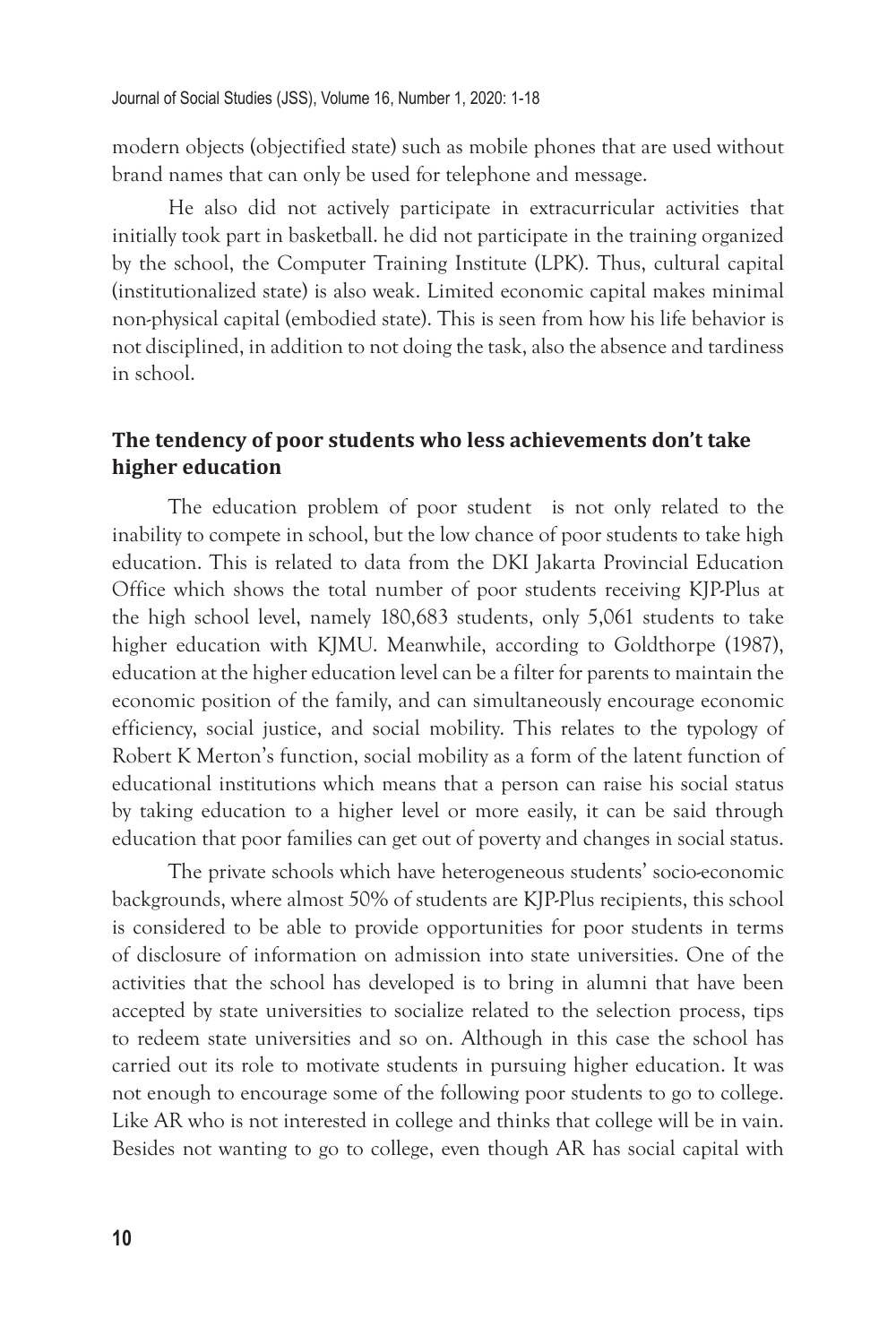friends in his school who tend to come from adequate economic capital. Then, almost most of his friends said that they wanted to go to college even though they didn't have to go to state universities, it was not enough to encourage the same intention towards AR.

Werfhorst, et.all (2007: 403) revealed that children from all social backgrounds are more or less equally concerned with achievement and at least the same grade as their parents. This is a confirmation of one of the core assumptions of Relative Risk Aversion Theory. This indicates that it does not mean that children from low educated backgrounds are more concerned about mobility than children from high educated backgrounds. The problem of mobility is indeed relative to the socio-economic background of children. Like AR, even though it comes from an inadequate socio-economic background it also does not make him concerned about the condition of his parents, whose income is uncertain every day because it relies only on the results of satay sales.

AR tends not to prioritize schools such as not wanting to get echievment and not wanting to pursue higher education even though there is educational assistance such as the KJMU or scholarships. This indicates that compared to upper class children who choose risky options because this will bring them to the upper classes. Conversely, lower class children tend to choose options that are not too risky because they are satisfied with the achievement of their class work (Breen and Goldthorpe 1997: 283).

Although rational choice perspectives offer alternatives to cultural theory and still dominant norms about educational inequality, such as Bourdieu's theory of cultural reproduction (Werfhorst, 2007: 392). Bourdieu does not offer explicitly about decision making or the secondary effects of class differences. Then, proponents of rational choice perspectives have recognized the potential role of class-cultural influences in primary effects, generally proponents of rational choice perspectives argue that this is not sufficient in relation to decision making (Boudon, 1974).

However, from the case of AR and four other students who will be presented later, it seems necessary to include the concept of Bourdieu in particular the idea of habitus. Agents who do that don't have to be guided by a conscious and deliberate search for satisfaction of these proposed interests as goals. The fact that they actually do not need to be involved in rational calculations to achieve the goals that best suit their interests. As for what is done by following dispositions that are tailored to their position, "naturally" results in practices that are adapted to the situation (Bourdieu 1990b: 108).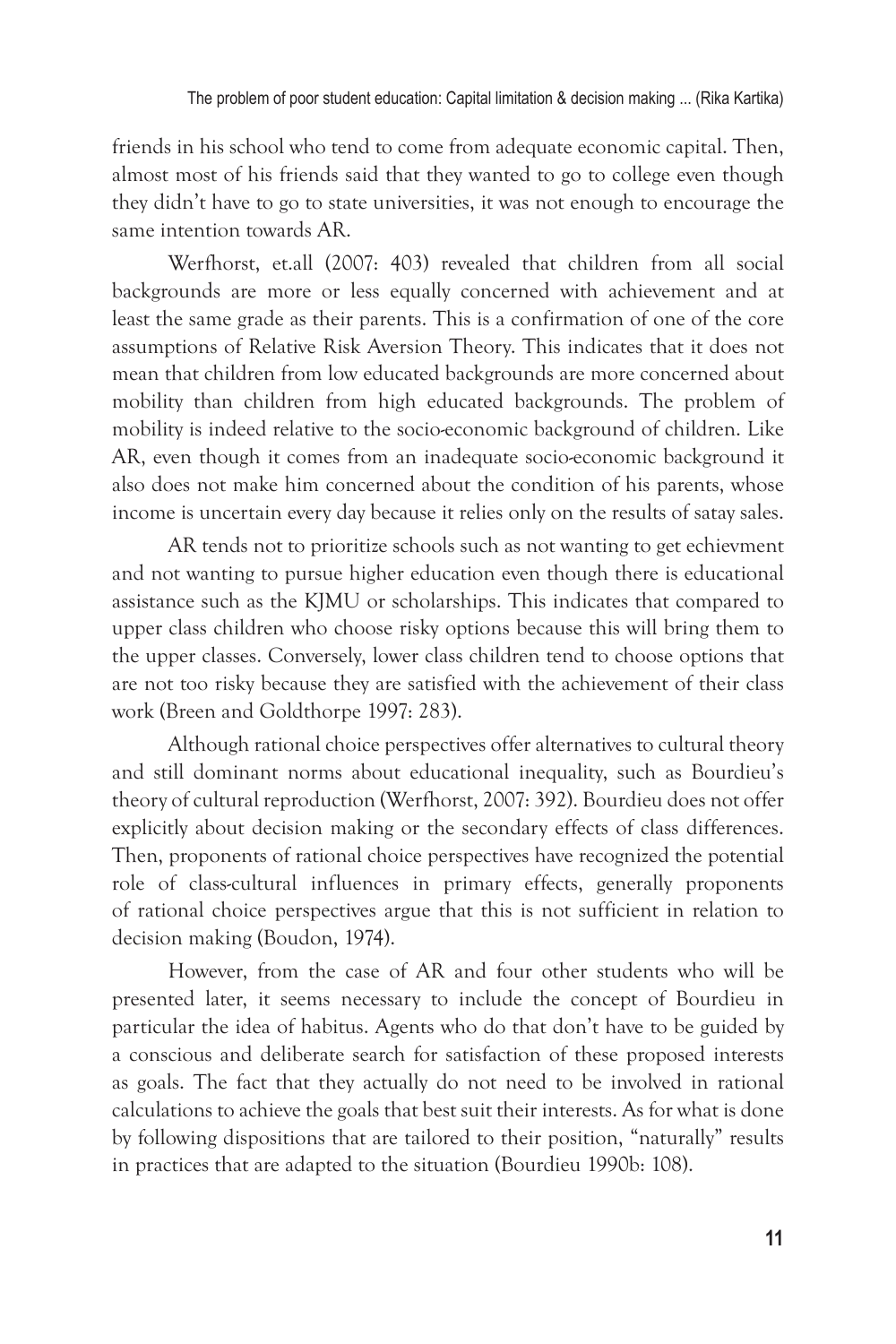Just like AR who is not interested in college, DF is not interested in college because he is only wants to open motorcycle workshop. Even though the school has conducted socialization related to college entrance selection, then if related to financial problems there have been many educational assistance programs like KJMU, but he remains to choose work. This is as Breen and Goldthorpe (1997) state that individuals with lower class backgrounds have lower incentives to pursue higher education compared to people from high social backgrounds. So 'relative risk aversion' is further distinguished into 'strategies from above', where middle class students aim to maintain their socially benefited positions by making educational choices that will maximize their chances of entering the next middle class work. Then the 'bottom-up strategy' where lower-class students make the decision to pursue qualifications only to the point that this will minimize the risk of experiencing unemployment.

The low incentives of higher education to poor students can be explained through the concept of habitus Bourdieu which means individuals construct the world around them. Habitus also includes one's knowledge and understanding of the world, which contributes itself to the reality of that world. Therefore, one's knowledge has constitutive power, the ability to create forms of world reality (Harker, et.all, 2009: 46). This is like DF's view of education as a place for smart people. Indeed at school, DF is often involved in learning problems and school discipline. For him, the channel for social mobility isn't through education but through entrepreneurship.

Unlike most students in general, RQ in high school has worked as an online motorcycle taxi. Previously, he also had time to leave school with the problem of absence until finally starting school again. This is as Willis stated that students from the lower levels of society want to leave school to find work (Willis, 1997; Willis in Haralambos and Halborn, 2004: 702-703). Regarding university entrance selection, he also considers this complicated. This also refers to the mechanism of relative risk aversion, for middle class children it implies choosing risky options because this will bring them to the upper classes. Conversely, working class children tend to choose options that are not too risky because they are satisfied with the achievement of working class work (Breen and Goldthorpe 1997: 283).

However, in this case RQ actually wants to change fate but not through school. This is why the RQ for three years at school often has problems in low motivation to learn. Then, other things can't be separated how the family formed it. From his statement, RQ can be an online motorcycle taxi with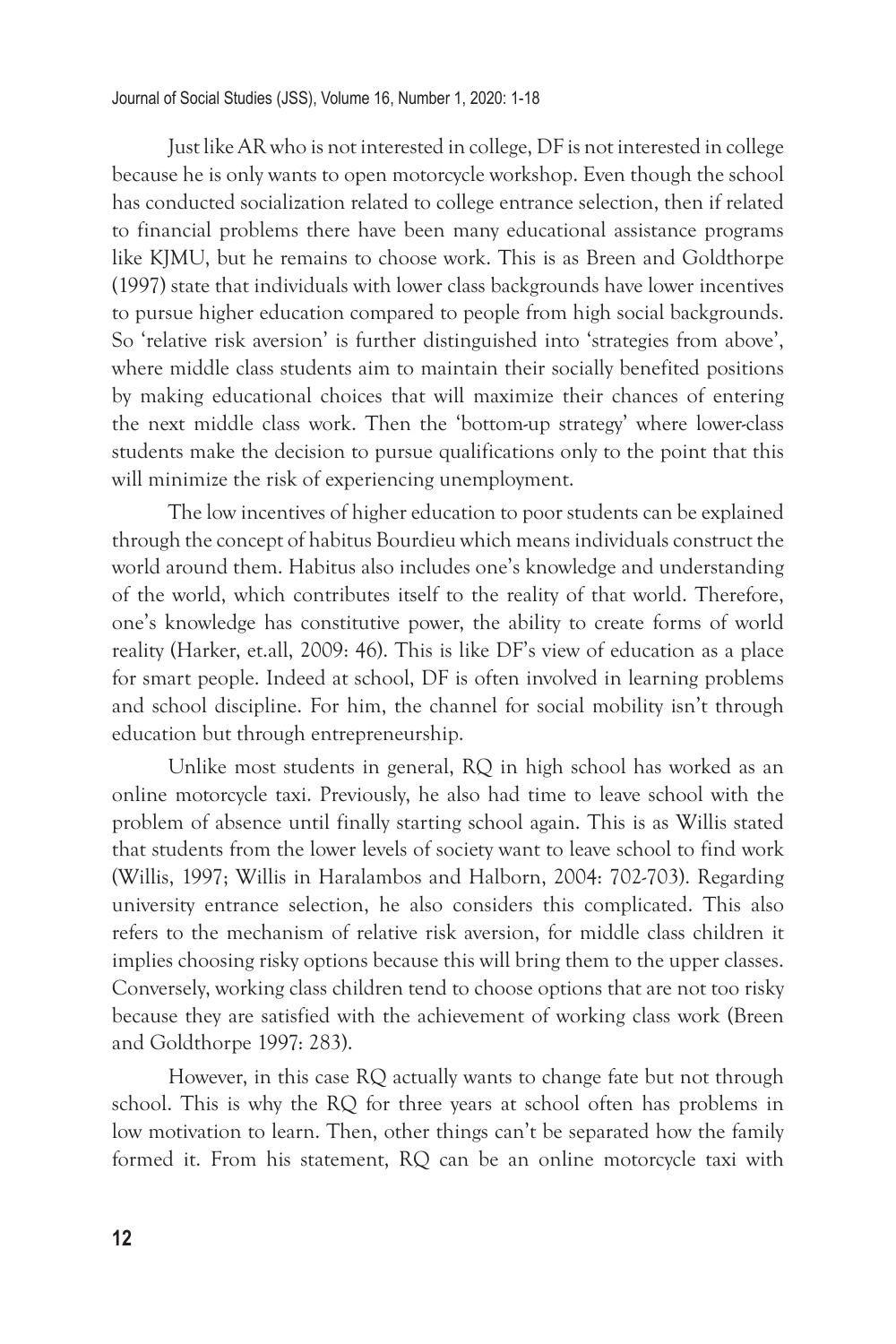reference to his brother. Some of his brothers tend not to succeed in education. Such objective conditions continually in still various dispositions of character, which in turn shape aspirations and practices that are in line with objective conditions. Therefore, habitus in this case forms the trajectory of RQ education choices for not being interested in college.

# **Poor Students who have Achievements in Higher Education Decision Making**

In opening opportunities for poor students to get higher education, the central government and regional governments have issued many educational assistance programs such as Bidikmisi, LPDP, and KJMU. However, this access is still difficult for poor students to penetrate especially in order to be accepted by universities in the QS Graduate Employability Rankings 2020 list in Asia. This is due to the fact that very few KJMU recipient poor students are registered at favorite universities, which is 3.93%. A total of 5,061 KJMU recipients scattered from 94 state universities in Indonesia, around 31% were students from Jakarta State University, followed by Syarif Hidayatullah State Islamic University with a percentage of 15.25%. Whereas it is known that universities can be a benchmark in getting a job later (DKI Jakarta Education Agency, 2019).

The problematic education of poor students in the context of the description can be seen through one of the rational choice perspectives that influences educational decision making, namely the relative risk aversion from Breen and Goldthorpe (1997; Goldthorpe 1996). Breen and Goldthorpe consider that children take the social position of their parents as a reference for their own aspirations. The relative risk aversion mechanism states an important goal in educational decision making is to avoid downward mobility. One will pursue a minimum educational career to realize this goal. Then, people tend to struggle for the level of education and social position that is at least as good as the position of their parents. (Werfhorst, 2007: 392).

 The difference in educational choices in the context of students' social backgrounds, is a Goldthrope starting point where the choice strategies pursued by middle class and working class decision makers will differ as they strive to achieve this goal. So 'relative risk aversion' is further distinguished into 'strategies from above', where the middle class aims to maintain their socially benefited by making educational choices that will maximize their chances of entering the next middle class work, and 'strategies from below' where the working class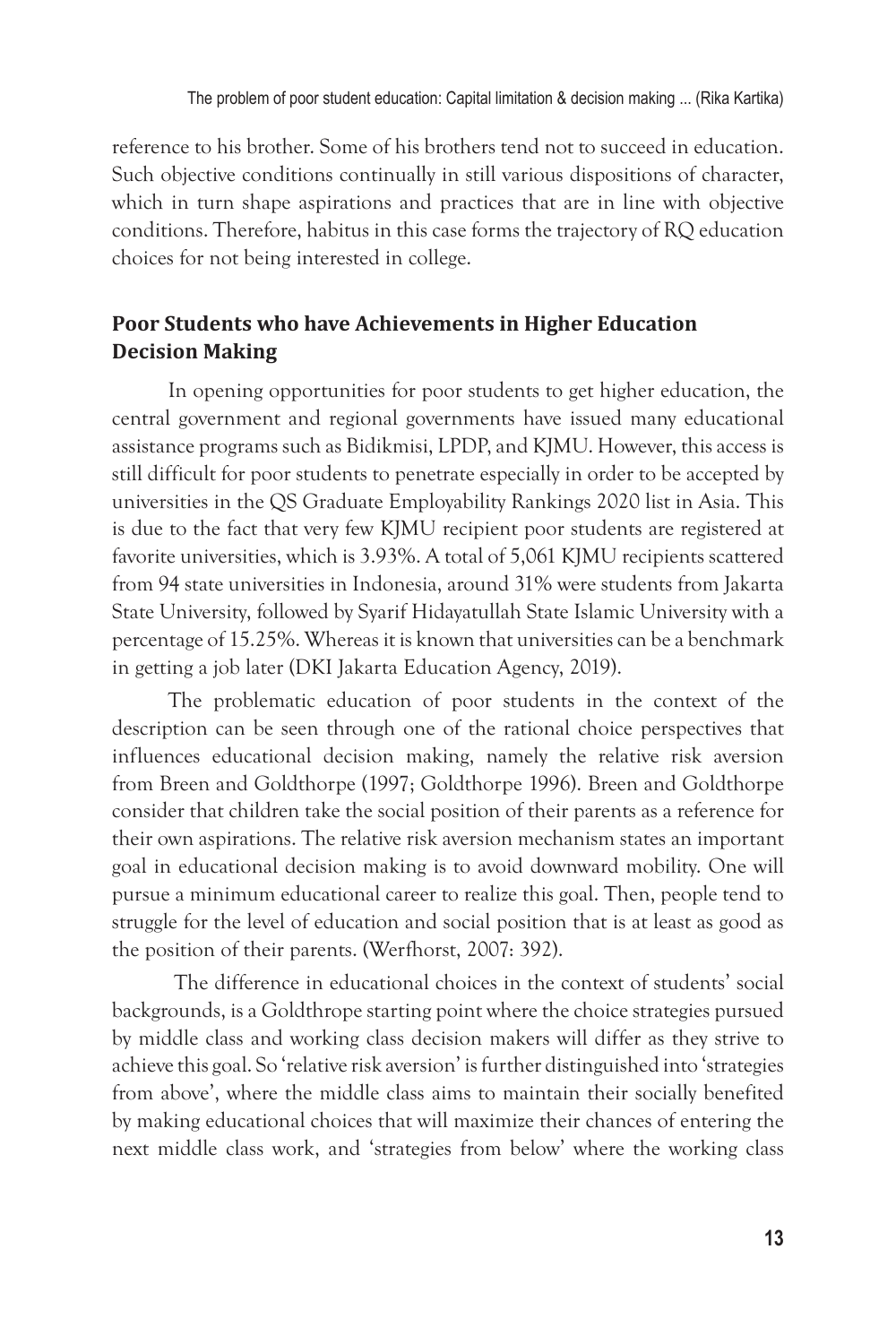makes the decision to pursue qualifications only to the point that this will minimize the risk of experiencing unemployment. For Goldthorpe, this is a key element that forms the path of children's education, and consequently their highest achievement.

As DM who has a father as a glass bottle opener. There are a number of things that DM considers when deciding on a higher education plan. Although he has always been ranked in the top five class, this inevitably makes him optimistic in achieving his goals. At the parallel ranking level, he is registered as a participant in the university entrance invitation. At SNMPTN, he chose UIN Gunung Jati with a major in electricity. Then, he chose PNJ with the same majors, but both didn't qualify. As told by DM by seeing the family's economic capital is limited and there are still younger siblings whose schooling is a consideration for continuing higher education. DM's father, who did not want government assistance and DM who found it difficult to take the scholarship route, was enough to create a DM dilemma for this problem.

For Goldthorpe, the role of family cultural resources in shaping educational attainment was not rejected, but he stressed that this was only a small part. The most important thing in his view is that family resources, especially the economy, play a fundamental role in joint decisions between children and their families is an important stage. Even though he knew there was a scholarship path, DM felt it was very difficult for him to travel. Then, it would be better for him to take the risk to just work which happened to be his friend's offer so he had to abandon his next education plan.

This is as Goldthrope states that individuals from disadvantaged backgrounds are more risk averse, and largely consistent. Individuals from disadvantaged social backgrounds tend to exchange high returns to minimize the risk of returns. In contrast to individuals from disadvantaged backgrounds, individuals from disadvantaged backgrounds assess higher rates of return and, therefore, accept the risk of accessing these returns (Hallsten, 2010: 812). Unlike DM, SN is the student who always gets first place in his class. SN comes from an adequate economic background and is not reluctant to choose medical majors that are considered expensive for their education costs. He also has an alternative private campus if not accepted at public universities. Then, unlike SN, FH, which has limited economic capital and is ranked in both class 10, 11 and 12, she doesn't accepted in SNMPTN and SNMPN. In SNMPN, FH chose management and accounting majors. The considerations chosen by FH based on the following explanation: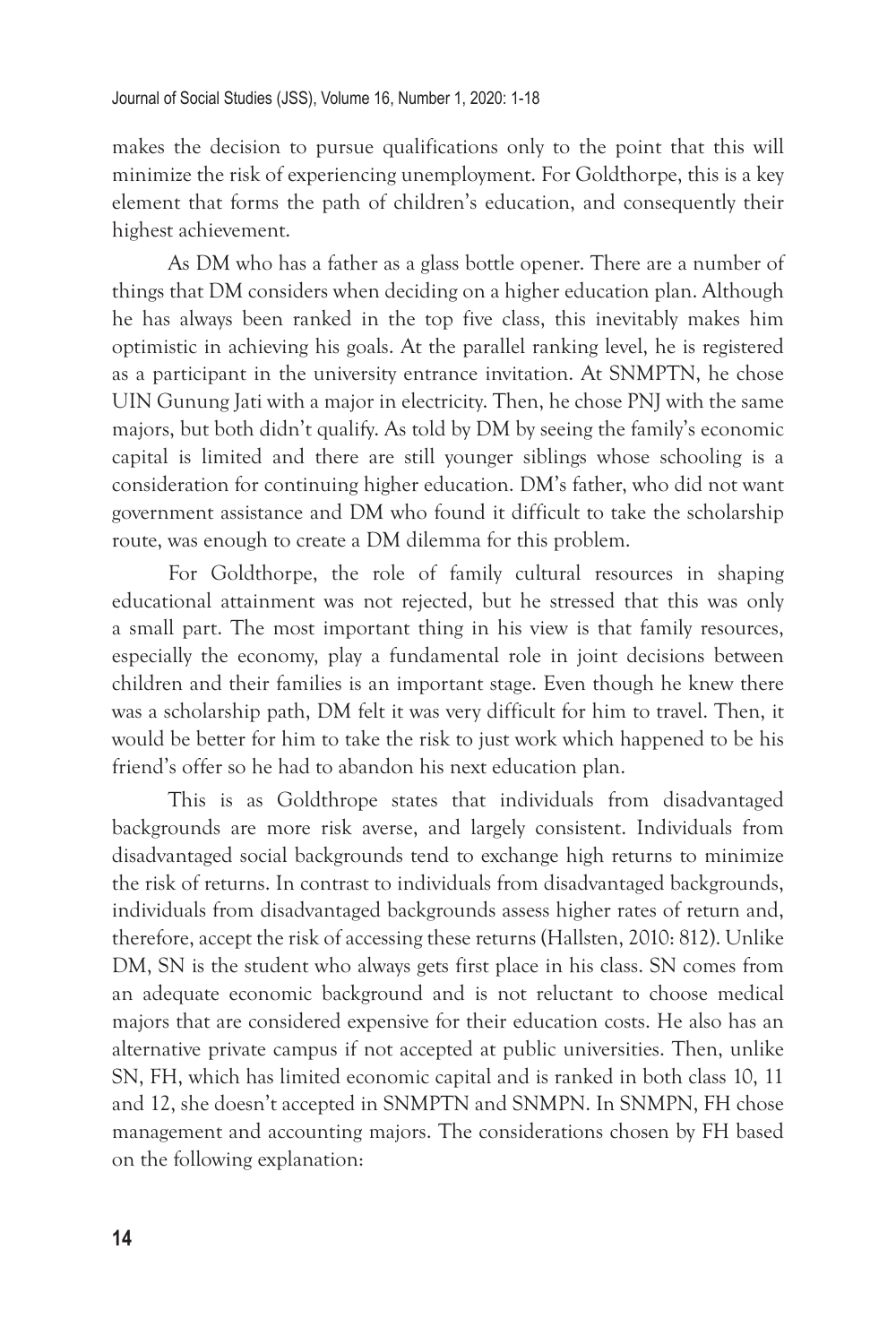"If management is rich in creating jobs, just when I ask their parents, just follow my choice. I also searched for questions about majors and counselors with counselors about the majors. When alumni went to school, I was very interested to hear about the information, and there were alumni who got at UI, well, I was thinking why I chose a good campus, what was important was getting the opportunity".

In making educational decisions, FH doesn't take risks on the choice of favorite state universities. Same is the case with FH, AS who always gets a class ranking in high school didn't take the risk. Meskipun ibunya hanya pedagang, dia masih memiliki tekad untuk melanjutkan pendidikan tinggi. She isn't like DM will try to use KJMU for his education costs. If she doesn't get a state university, she will choose a private campus with affordable education costs. Children with lower social background must be more ambitious than children with higher social background to continue schooling, especially the transition to higher education. Children with lower social backgrounds need a higher probability of success than children with a higher social background when deciding to continue school (Goldthorpe 1996, 2000: chapter 11; Breen and Goldthorpe 1997).

## **Conclusion**

The results showed two things in looking at the education problems of poor students. The first thing is related to the application of various capital (social, economic, symbolic and cultural) to poor students in the school field. This is because the application of poor student capital turns out to produce differences in learning achievement. Limited economic capital makes students also limited other capital. This reality makes the position of poor students in the school is weak. In addition, what is of concern is that groups of poor students who don't have a tendency to have social capital with those who underestimate education, such as being involved in school rules, sometimes truant, not doing assignments and even having social capital with workers and unemployed adults. It is very different from the group of students who have limitations, but can get learning achievement. What is interesting is the role of peer social capital in fostering a spirit of learning. Poor students who get achievment tend to be friends with those who are concerned with school, such as attending school regularly, getting good grades. The second thing is about decision making of poor students to get higher education.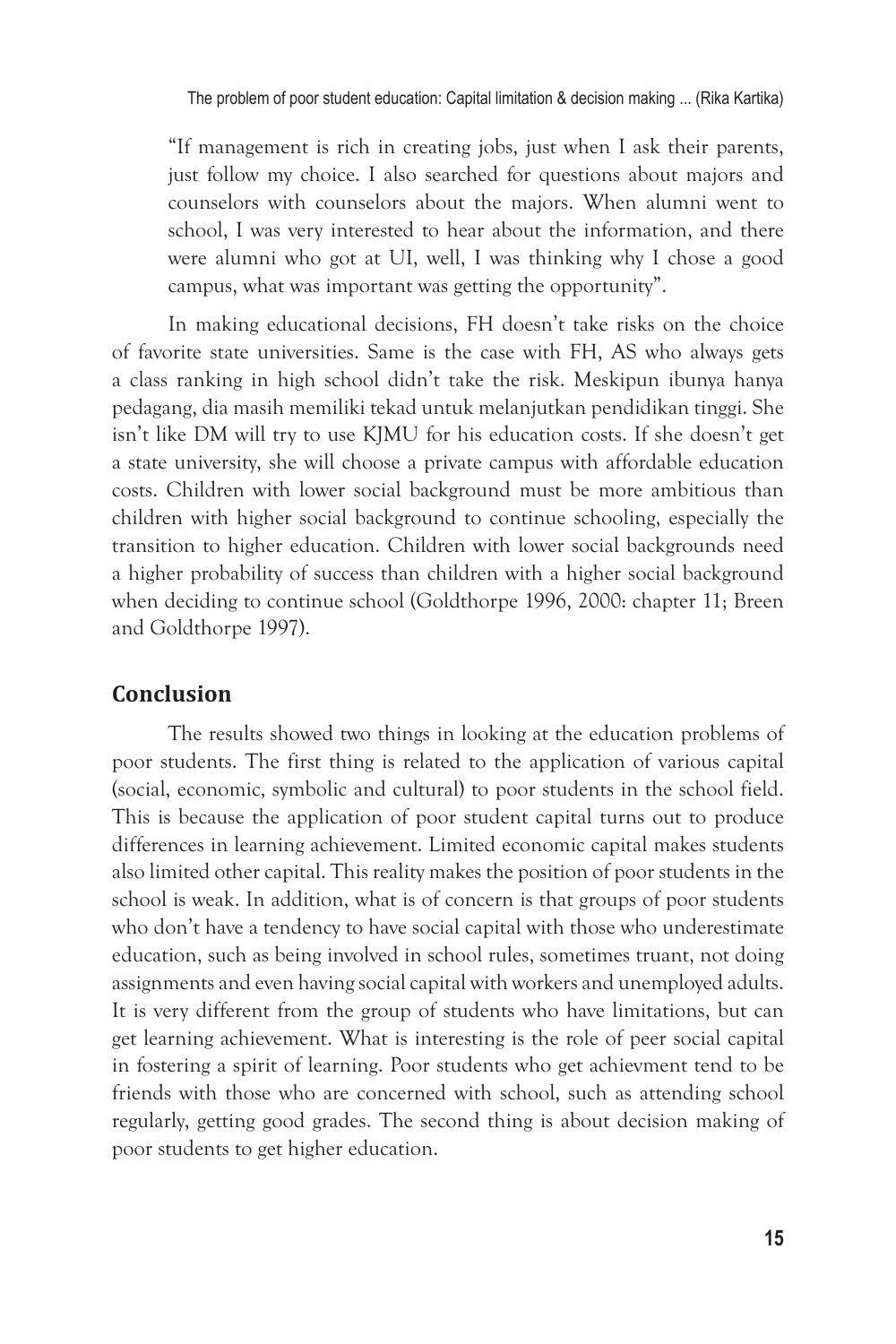Journal of Social Studies (JSS), Volume 16, Number 1, 2020: 1-18

Then, interesting thing also related to the dilemma of higher education for poor students also afflicts poor students with high achievements. The dilemma is related to the choice of state universities as their goal. Although financial assistance is trying to be provided through KJMU which doesn't limited the choice of the high education, the reality is that poor students are reluctant to choose their favorite higher education. Then, if they do not get a favorite public university, they will look for private schools that are cheap. There are even poor students with high achievement who work directly because they can't compete. In contrast, middle-up students tend to maximize risk in order to obtain the state tertiary institution. This is related to differences in educational choices in the context of students' social backgrounds, according to Goldthrope (1997) namely the choice strategies adopted by middle-class and working-class decision makers will be different when they try to achieve this goal.

#### **REFERENCES**

Boudon, R. (1974). *Education, opportunity and sosial inequality*. New York : Wiley. Bourdieu, P. (1990). *The logic of practice*. Cambridge: Polity Press.

- Breen, R. & Goldthrope, H. J. (1997). Explaining educational differentials: Towards a formal rational action theory. Sage Publications. 9(3): 275- 305. DOI: 10.1177/104346397009003002
- Creswell, J. W. (2013). *Qualitative inquiry & research design, choosing among five approaches,* Third Edition. SAGE Publications.
- Glaesser, J. & Cooper, B. (2013). Using rational action theory and Bourdieu's habitus theory together to account for educational decision making in England and Germany. Sage Publications. 48(3) 463–481. DOI: 10.1177/0038038513490352
- Goldthorpe, J. H. (1987). *Sosial mobility and class structure in modern Britain*(2nd ed.), Oxford: Clar-endon Press.
- Goldthrope, J. H. & Breen. R. (1997). *Explaining educational differentials: Towards a formal rational action theory*. Sage Publications London.
- Goldthrope, J. H. (1998). *Rational action theory for sociology.* Blackwell Publishing.
- Grenfell, M. (Ed). (1998). *Bourdieu and education*. USA: Falmer Press, Taylor & Francis Inc.
- Haralombos, M et.all. (2000). *Sociology themes and perspective: Sixth Edition.*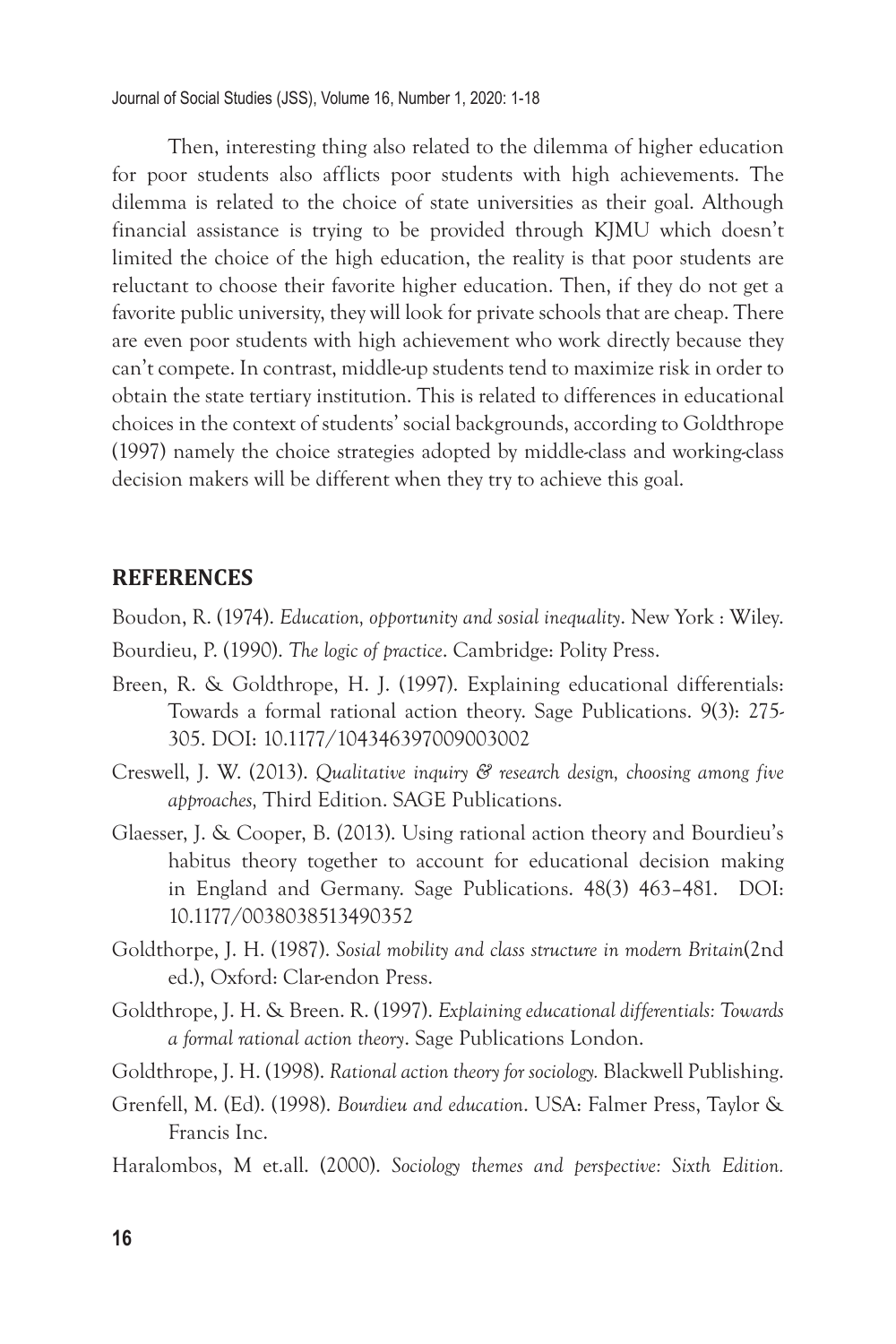The problem of poor student education: Capital limitation & decision making ... (Rika Kartika)

London: Collins Education.

- Harker, R. Mahar C., & Wilkes, C. (2009). (Habitus x Modal)+Ranah=Praktik. Bandung: Jalasutra
- Hatcher, R. (2006). Class differentiation in education: Rational Choice. Routledge.
- Jenkins, R (1992). *Pierre Bourdieu.* London: Routledge.
- Kartasamita, G. (1996). *Pembangunan untuk rakyat; Memadukan pertumbuhan dan pemerataan*. Jakarta. CIDES
- Lubis, H. (2008). *Pertumbuhan SMA Islam unggulan di Indonesia: Studi tentang strategi peningkatan kualitas pendidikan.* Jakarta: Balitbang dan Diklat Departemen Agama RI
- Ritzer, G. & Godman, D. J. (2004). *Teori sosiologi modern: Edisi keenam.* Jakarta: Kencana.
- Supiana. (2008). *Sistem pendidikan madrasah unggulan di Madrasah Aliyah Negeri Insan Cendekia Tanggerang, Madrasah Aliyah Negeri Bandung dan Madrasah Aliyah Negeri Darussalam Ciamis*. Jakarta: Balitbang dan Diklat Departemen Agama RI.
- Van de Werfhorst, H. G., & Hofstede, S. (2007). Cultural capital or relative risk aversion? Two mechanisms for educational inequality compared 1. *The British journal of sociology*, *58*(3), 391-415.
- Willis, P. (1997). *Learning to labor: How working class kids get working class jobs.* New York : Columbia University Press.
- http://statistik.jakarta.go.id/kartu-jakarta-mahasiswa-unggul-kjmu/ Accessed 20/5/2020
- http://statistik.jakarta.go.id/sebanyak-55-penerima-kjp-plus-merupakanpeserta-didik-sekolah-dasar-sd/ Accessed 20/5/2020